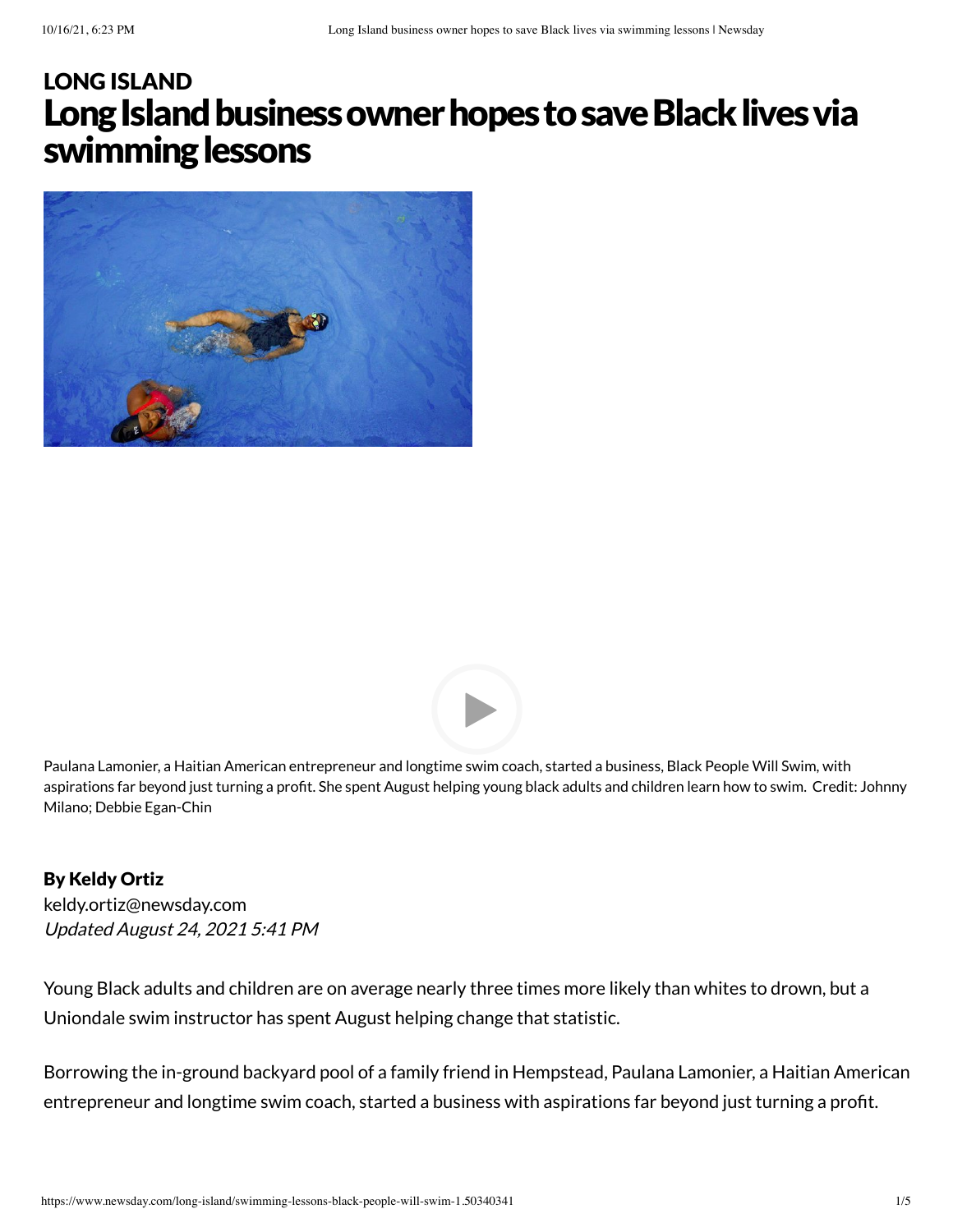Key among Lamonier's other aims is in the title of her pilot program launched in late July: Black People Will Swim.

Since then, about 50 students from Long Island, New York City and even New Jersey — some children, but mostly adults — have taken swimming lessons taught by Lamonier and three other certified instructors, she said.

For Lamonier, 30, the classes are a way to provide her clients access to a childhood rite of passage for many, but a lifelong hurdle for others.

"I'm equipping our community with the necessary tools to save their lives," said Lamonier."It's a mission-based initiative, where we are empowering our community."

Black people in the United States between 25 and 29 are nearly twice as likely to drown than whites in the same age group, according to the Centers for Disease Control and Prevention. Drowning deaths for Black children ages 5 to 9 are nearly three times higher, and for those between 10 to 14, nearly four times higher than whites of the same age, according to the CDC statistics, from 2019, the latest data available.

## Sign up for the NewsdayTV newsletter

From breaking news to special features and documentaries, the NewsdayTV team is covering the issues that matter to you.

Email address

Sign up

By clicking Sign up, you agree to our [privacy](https://www.newsday.com/privacy) policy.

"Drowning death rates are associated with persistent and concerning racial/ethnic disparities," said a June CDC report on the issue using data collected from 2005 to 2019.

"A better understanding of the factors that contribute to drowning disparities is needed," said the report. "Implementing and evaluating community-based interventions, including those promoting basic swimming and water safety skills, among disproportionately affected racial/ethnic groups could help reduce drowning disparities."

The report does not list drowning statistics for people ages 30 and older.

Consistent over time, said Martine Hackett, an associate professor of public health at Hofstra University, has been the limited number of places where Blacks could swim.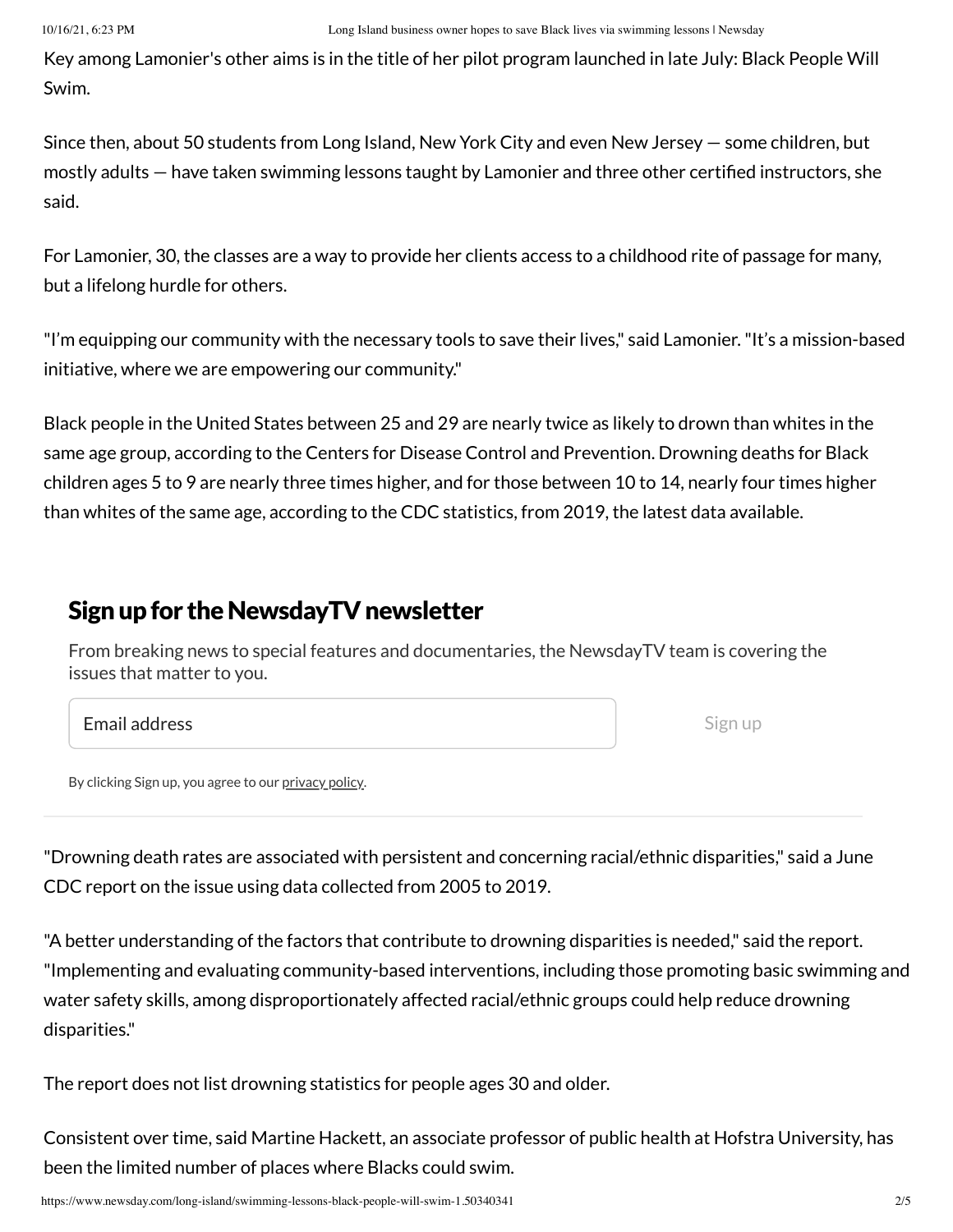"History absolutely plays a role in access and availability that Black people have had to swimming pools and areas where they can swim," Hackett said."We know certainly that there's a history of segregated public pools across the United States and even right here in the Northeast."

That lack of access underscores what's at stake, she said.

"It's important for people to know how to swim," Hackett said,"in order to survive if they are close to water."

Tearanny Street said growing up near the Mississippi Delta region, she was drawn to water but didn't know how to swim. Black People Will Swim has moved her closer to changing that.

"I'm getting a lot of one-on-one training that makes me feel more confident," said Street, 35, of Brooklyn."I want to be able to go the beach on my own without making a fool of myself. I want to save myself and others."

Paulana Lamonier offers encouragement to Tearanny Street, of Brooklyn, during a recent swimming lesson. Credit: Johnny Milano/JOHNNY MILANO

For Lisa Poindexter, also of Brooklyn, desire

finally overcame safety concerns and led her to Lamonier on a recent humid August evening.

Because she couldn't swim,"fear of possibly drowning" kept her on the sand, clear of the ocean. But no longer, said Poindexter, 67.

"I wanted to make the attempt and try to learn," said Poindexter."I go to the beach, but I'm mostly a spectator. It's helping me overcome the fear of being in the water."

The inaugural summer classes — five per student at an average of \$39 each — end Sept. 1, but Lamonier hopes to start another round at a still-to-be-determined indoor facility in 2022.

Douglas McMillon opened up his backyard pool for Lamonier's lessons, at no charge, and "took a lot of weight off her to find a pool."

"This is family," said McMillon, 70, who watched Lamonier grow up."She really enforces the need for people to swim."

The oldest of three siblings, Lamonier learned to swim in high school. She then joined the swim team at York College before graduating with a degree in journalism.